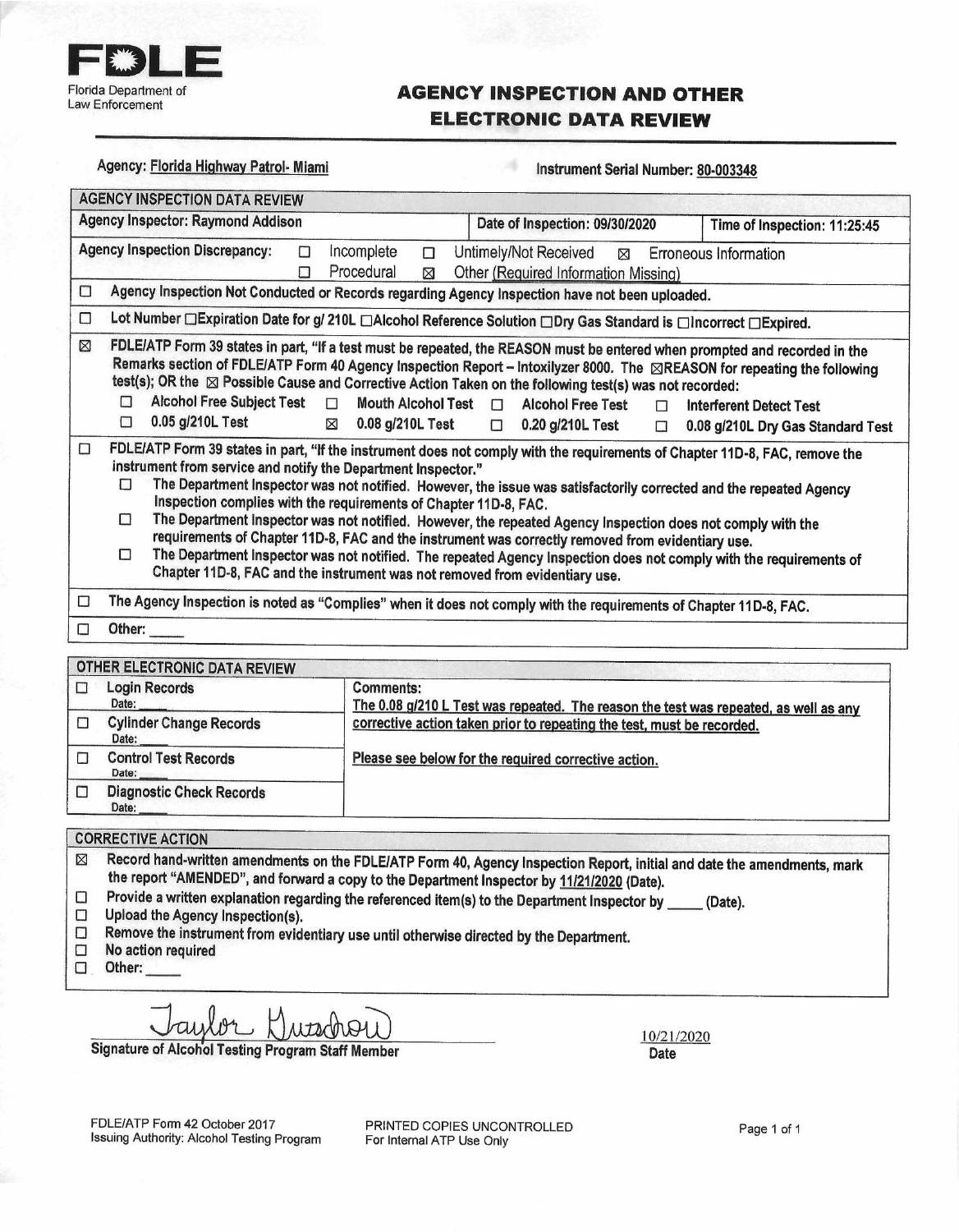# Florida Department of Law Enforcement AMENDED **Alcohol Testing Program**

### AGENCY INSPECTION REPORT - INTOXILYZER 8000

Agency: FHP MIAMI Time of Inspection: 11:25

Date of Inspection: 09/30/2020

Serial Number: 80-003348 Software: 8100.27

| Check or Test                               | <b>TYES</b>                                              | <b>NO</b> |
|---------------------------------------------|----------------------------------------------------------|-----------|
| Date and/or Time Adjusted                   |                                                          |           |
|                                             | $ \frac{1}{2}$ $\frac{1}{2}$ $\frac{1}{2}$ $\frac{1}{2}$ | No        |
| Diagnostic Check (Pre-Inspection): OK       | <b>Socia</b>                                             |           |
| Alcohol Free Subject Test: 0.000            | ત્રના<br>ત્યારે શકે<br>Yes                               |           |
| Mouth Alcohol Test: Slope Not Met           | <b>The</b>                                               |           |
| Interferent Detect Test: Interferent Detect | $\Delta$<br>Yes                                          |           |
| Diagnostic Check (Post-Inspection): OK      |                                                          |           |

| Alcohol Free<br>Test<br>(g/210L) | $0.05g/210L$ Test<br>(g/210L)<br>Lot#:201811C<br>Exp: 11/13/2020 | 0.08g/210L Test<br>(q/210L)<br>Lot#:201908B<br>Exp: 08/07/2021 | 0.20g/210L Test<br>(q/210L)<br>Lot#: 201902C<br>Exp: 02/20/2021 | 7Q.08 g/210L<br>Dry Gas Std Test<br>$\frac{1}{2}$ $\frac{1}{2}$ (g/210L)<br>Lot#:1114319<br>Exp: 03/27/2022 |
|----------------------------------|------------------------------------------------------------------|----------------------------------------------------------------|-----------------------------------------------------------------|-------------------------------------------------------------------------------------------------------------|
| 0.000                            | 0.050                                                            | 0.080<br>0.081                                                 | 0.199                                                           | 0.080                                                                                                       |
| 0.000                            | 0.050                                                            | 0.080<br>0.080                                                 | 0.200                                                           | 0.080                                                                                                       |
| 0.000                            | 0.049                                                            | RFI<br>0.080                                                   | 0.200                                                           | 1.890.080                                                                                                   |

Number of Simulators Used: 5

### **Remarks:**

08: RFI Detect. TEST REPERTED RFf FROM CELLPHONE - Pylone REMOVED  $k4$  $11 - 01 - 2020$ 

TEST REPEATED DUE TO RFI FROM CELLPHONE PHONE REMOVED

| The above instrument complies ( $X$ ) does not comply ( | ) with Chapter 11D-8, FAC.                                                                                                                                                                   |
|---------------------------------------------------------|----------------------------------------------------------------------------------------------------------------------------------------------------------------------------------------------|
|                                                         | I certify that I hold a valid Florida Department of Law Enforcement Agency Inspector Permit and that I<br>performed this maspection in accordance with the provisions of Chapter 11D-8, FAC. |
|                                                         | RAYMOND E ADDISON<br>Signature and Printed Name                                                                                                                                              |
|                                                         |                                                                                                                                                                                              |

09/30/2020 Date

 $\begin{array}{c}\n\cdot & \cdot & \cdot \\
\cdot & \cdot & \cdot \\
\cdot & \cdot & \cdot\n\end{array}$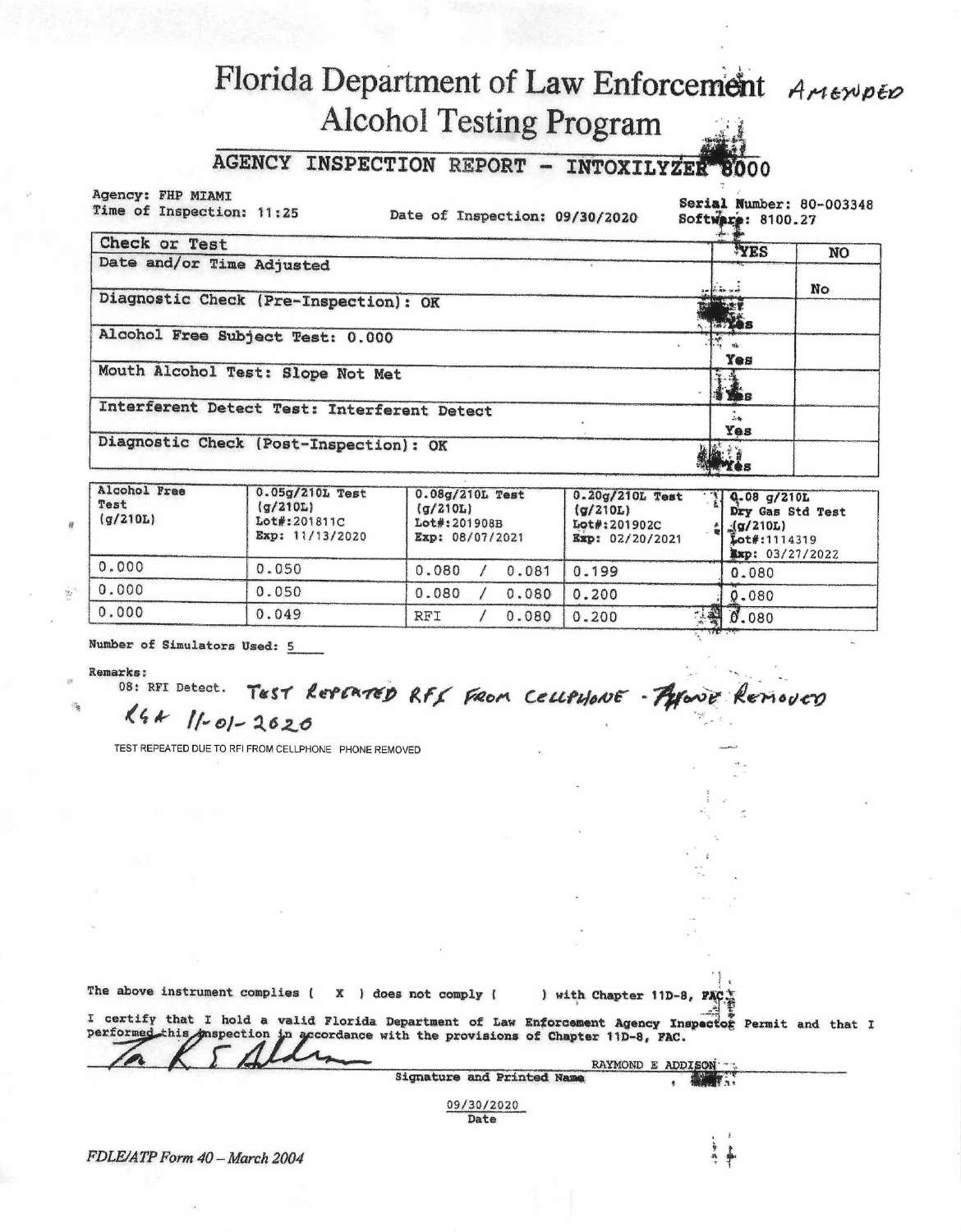# Florida Department of Law Enforcement AMENDED **Alcohol Testing Program**

#### **AGENCY INSPECTION REPORT - INTOXILYZER** 8000

## Agency: FHP MIAMI

Time of Inspection: 09:33

Date of Inspection: 09/30/2020

Serial (Number: 80-003348 **NCO: 8100.27** Soft

| Check or Test                               | # YES         | NO |
|---------------------------------------------|---------------|----|
| Date and/or Time Adjusted                   |               |    |
|                                             | $+ -$         | No |
| Diagnostic Check (Pre-Inspection): OK       | $\frac{1}{2}$ | No |
| Alcohol Free Subject Test: 0.000            |               |    |
|                                             | 44.74         | No |
| Mouth Alcohol Test: Slope Not Met           | 四城,           |    |
|                                             |               | No |
| Interferent Detect Test: Interferent Detect |               |    |
|                                             |               | No |
| Diagnostic Check (Post-Inspection): OK      |               |    |
|                                             |               | No |

| Alcohol Free<br>Test<br>(q/210L) | $0.05g/210L$ Test<br>(q/210L)<br>Lot#:<br>Exp: | 0.08g/210L Test<br>(q/210L)<br>$Loz$ :<br>Exp: | $0.20g/210L$ Test<br>(g/210L)<br>Lot#:<br>Exp: | $(0.08)$ $g/210L$<br>Dry Gas Std Test<br>(q/210L)<br>$1ot#:$<br>Exp: |
|----------------------------------|------------------------------------------------|------------------------------------------------|------------------------------------------------|----------------------------------------------------------------------|
|                                  |                                                |                                                |                                                |                                                                      |
|                                  |                                                |                                                |                                                |                                                                      |
|                                  |                                                |                                                | :13                                            |                                                                      |

#### Number of Simulators Used:

**Remarks:** 

Non-compliance: .

RESPARTED - (SA 10-01-2020  $EST$ 

TEST TERMINATED BY AGENCY INSPECTOR TO ADJUST SIMULATOR CONNECTIONS. TEST RESTARTED AND COMPLETED

The above instrument complies ( ) does not comply ( X ) with Chapter 11D-8, 2011 I certify that I hold a valid Florida Department of Law Enforcement Agency Inspector Permit and that I performed this inspection in accordance with the provisions of Chapter 11D-8, FAC. RAYMOND E ADDISON **Signature and Printed Name** 

> 09/30/2020 Date

 $\tilde{\mathcal{H}}$